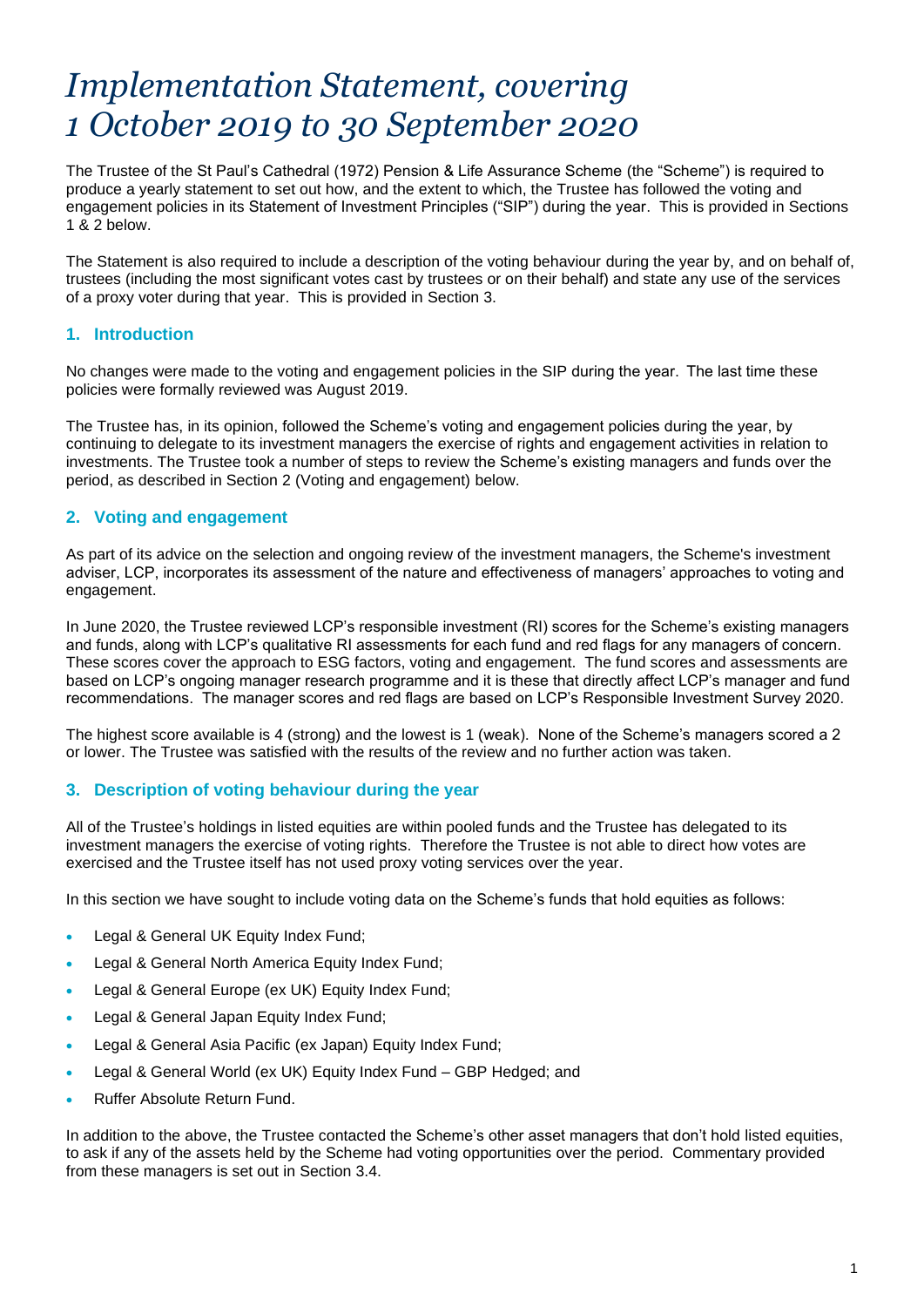#### **3.1 Description of the voting processes**

We provide below descriptions provided by the managers on their voting processes:

- **L&G:** *"All decisions are made by L&G's Investment Stewardship team and in accordance with our relevant Corporate Governance & Responsible Investment and Conflicts of Interest policy documents which are reviewed annually. Each member of the team is allocated a specific sector globally so that the voting is undertaken by the same individuals who engage with the relevant company. This ensures our stewardship approach flows smoothly throughout the engagement and voting process and that engagement is fully integrated into the vote decision process, therefore sending consistent messaging to companies."*
- **Ruffer:** *"Ruffer has internal voting guidelines as well as access to proxy voting research, currently from Institutional Shareholder Services (ISS), to assist in the assessment of resolutions and the identification of contentious issues. Although we are cognisant of proxy advisers' voting recommendations, in general, we do not delegate or outsource our stewardship activities when deciding how to vote on our clients' shares. Research analysts are responsible, supported by our responsible investment team, for reviewing the relevant issues on a case-by-case basis and exercising their judgement, based on their in-depth knowledge of the company. If there are any controversial resolutions, a discussion is convened with senior*  investment staff and, if agreement cannot be reached, there is an option to escalate the decision to the *Head of Research or the Chief Investment Officer. We look to discuss with companies any relevant or material issue that could impact our investment. We will ask for additional information or an explanation, if necessary, to inform our voting discussions. If we decide to vote against the recommendations of management, we will endeavour to communicate this decision to the company before the vote along with our explanation for doing so.*

*"Collaborative engagement can also provide a platform to engage on wider sector, regulatory and policy matters with investors and other stakeholders. Ruffer is open to working alongside other investors on both policy and company specific matters. The decision to collaborate on company specific matters will be judged on a case-by-case basis by the responsible investment team with input from research analysts and portfolio managers as well as the legal and compliance teams.* 

*"Ruffer engages regularly with the Investment Association and the Institutional Investor Group on Climate Change (IIGCC). Through our commitment to Climate Action 100+ we have collaborated extensively with other investors or asset owners engaging with a number of European and American companies, including making statements at AGMs and co-filing shareholder resolutions."*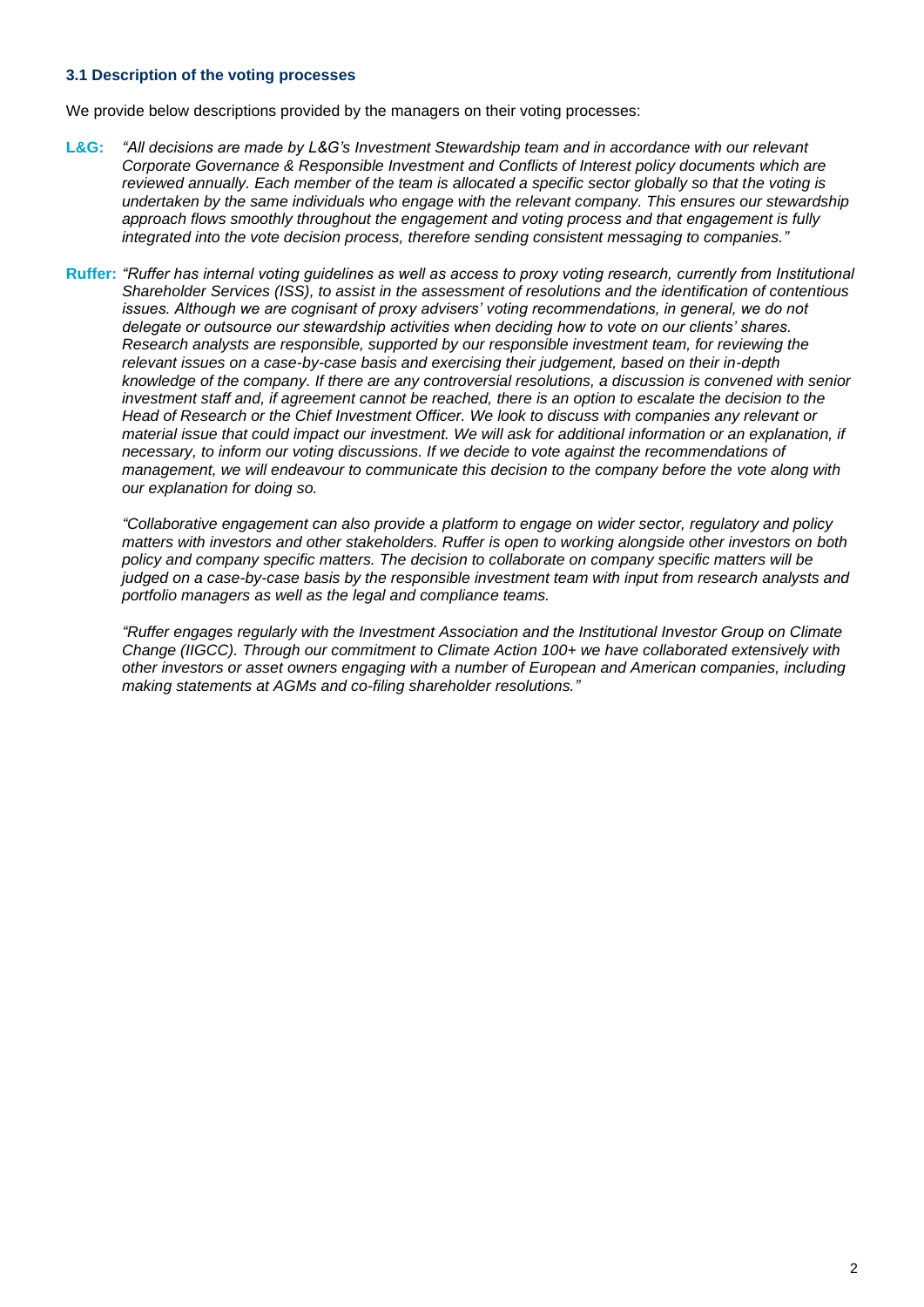# **3.2 Summary of voting behaviour over the year**

A summary of voting behaviour over the period is provided in the table below.

|                                                                                                             | Fund 1          | Fund 2                                       | Fund 3                                        | Fund <sub>4</sub>          | Fund 5                                     | Fund 6                                                       | Fund 7                  |
|-------------------------------------------------------------------------------------------------------------|-----------------|----------------------------------------------|-----------------------------------------------|----------------------------|--------------------------------------------|--------------------------------------------------------------|-------------------------|
| Manager name                                                                                                | Legal & General | Legal & General                              | Legal & General                               | Legal & General            | Legal & General                            | Legal & General                                              | Ruffer                  |
| Fund name                                                                                                   | UK Equity Index | North America<br><b>Equity Index</b><br>Fund | Europe (ex UK)<br><b>Equity Index</b><br>Fund | Japan Equity<br>Index Fund | Asia Pacific (ex<br>Japan) Equity<br>Index | World (ex UK)<br><b>Equity Index</b><br>Fund - GBP<br>Hedged | Absolute Return<br>Fund |
| Total size of fund at end of<br>reporting period                                                            | £21,860m        | £40,264m                                     | £14,760m                                      | £8,980m                    | £423m                                      | £5,475m                                                      | £4,368m                 |
| Value of Scheme assets at end of<br>reporting period $(E / \%)$ of total<br>assets)                         | £0.43m / 1.3%   | £0.53m / 1.6%                                | £0.38m / 1.2%                                 | £0.20m / 0.6%              | £0.21m / 0.6%                              | £1.29m / 4.0%                                                | £4.34m / 13.5%          |
| Number of holdings at end of<br>reporting period                                                            | 634             | 639                                          | 455                                           | 515                        | 619                                        | 2,492                                                        | 81                      |
| Number of meetings eligible to<br>vote                                                                      | 822             | 726                                          | 514                                           | 519                        | 472                                        | 2,286                                                        | 83                      |
| Number of resolutions eligible to<br>vote                                                                   | 11,799          | 8,951                                        | 8,971                                         | 6,277                      | 3,345                                      | 27,995                                                       | 1,047                   |
| % of resolutions voted                                                                                      | 99.93%          | 99.84%                                       | 99.10%                                        | 99.57%                     | 99.52%                                     | 99.51%                                                       | 96.75%                  |
| Of the resolutions on which voted,<br>% voted with management                                               | 93.16%          | 72.41%                                       | 83.77%                                        | 86.67%                     | 74.74%                                     | 79.59%                                                       | 91.02%                  |
| Of the resolutions on which voted,<br>% voted against management                                            | 6.83%           | 27.55%                                       | 15.85%                                        | 13.33%                     | 25.26%                                     | 20.26%                                                       | 7.70%                   |
| Of the resolutions on which voted,<br>% abstained from voting                                               | 0.01%           | 0.04%                                        | 0.38%                                         | 0.00%                      | 0.00%                                      | 0.15%                                                        | 1.28%                   |
| Of the meetings in which the<br>manager voted, % with at least<br>one vote against management               | 45.07%          | 93.92%                                       | 74.17%                                        | 68.53%                     | 69.57%                                     | 78.14%                                                       | 39.76%                  |
| Of the resolutions on which the<br>manager voted, % voted contrary<br>to recommendation of proxy<br>advisor | 6.14%           | 21.70%                                       | 7.78%                                         | 10.38%                     | 15.14%                                     | 13.67%                                                       | 8.39%                   |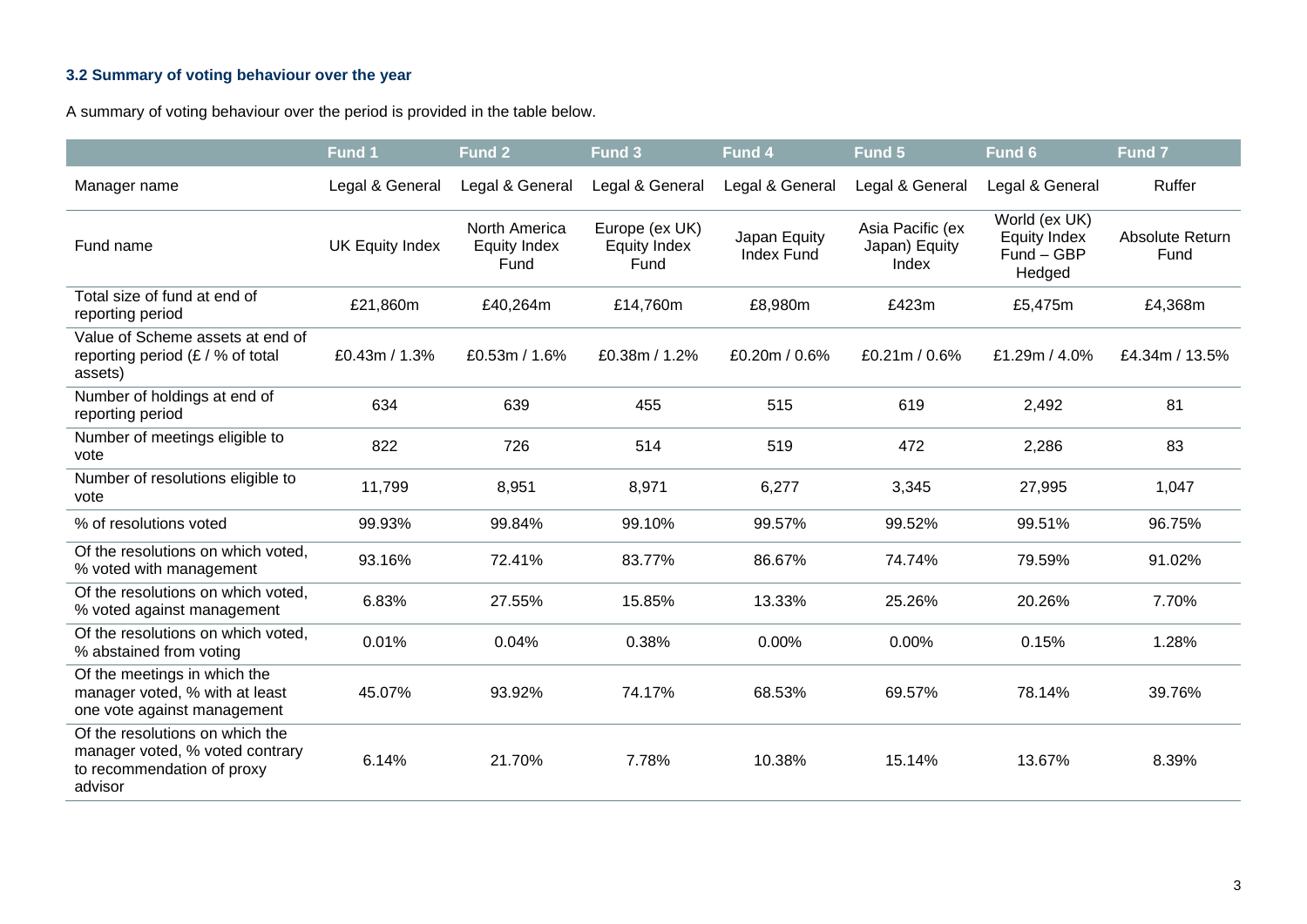#### **3.3 Most significant votes over the year**

Commentary on the most significant votes over the period, from the Scheme's asset managers who hold listed equities, is set out below. We have selected some of the votes provided based on their content and the rationale given by the managers.

## **Legal & General**

L&G provided the following rationale to explain how it decided which votes it deemed significant:

"*In determining significant votes, L&G's Investment Stewardship team takes into account the criteria provided by the Pensions & Lifetime Savings Association consultation (PLSA). This includes but is not limited to:*

- *A high profile vote which has such a degree of controversy that there is high client and/ or public scrutiny;*
- *Significant client interest for a vote: directly communicated by clients to the Investment Stewardship team at L&G's annual Stakeholder roundtable event, or where we note a significant increase in requests from clients on a particular vote;*
- *Sanction vote as a result of a direct or collaborative engagement;*
- *Vote linked to an L&G engagement campaign, in line with L&G Investment Stewardship's 5-year ESG priority engagement themes."*

L&G provided details on a number of significant votes across the equity funds in which the Scheme invests. These include the following:

#### • **Barclays, UK, May 2020**

L&G voted for two resolutions to approve Barclays' commitment in tackling climate change. These resolutions came following a significant level of investor interest in L&G's voting intentions and engagement activities. L&G has stated that its focus will now move to engaging with Barclays to help on the detail of their plans and targets.

#### • **International Consolidated Airlines Group, UK, September 2020**

L&G voted against a resolution to approve the renumeration for directors. Against a backdrop of the company withdrawing its dividend in 2020 and reducing its workforce by 30%, the report recommended bonus payments of 80-90% of salary for executives and 100% of salary for the departing CEO. Whilst bonusses had been determined at the end of February 2020 and executive directors had taken a 20% reduction in basic salary from 1 April 2020, L&G expected the renumeration committee to exercise greater discretion in light of the company's financial situation at the time.

#### • **ExxonMobil, US, May 2020**

L&G voted against the re-election of the CEO as Chair of the Board, as well as supporting shareholder proposals for an independent Chair and a report on the company's political lobbying. The vote against the re-election of the Chair was led by the company achieving a low position in L&G's annual ranking of corporate climate leaders and laggards.

#### • **Amazon, US, May 2020**

L&G voted for ten shareholder proposals, eight of which aimed to improve disclosure to encourage a better understanding of process and performance of material issues and two of which aimed to improve governance structures. The number of proposals put forward and the press coverage that was received, against the backdrop of concerns being voiced about the way that the company treats its staff, made this range of votes particularly significant.

#### • **Olympus Corporation, Japan, July 2020**

L&G voted against the election of the most senior member of the board. This member is also a member of the nomination committee. L&G considers it a minimum standard that every board should have at least one female board member and, since this company has not appointed a female board member, L&G voted against this member's election to highlight this issue.